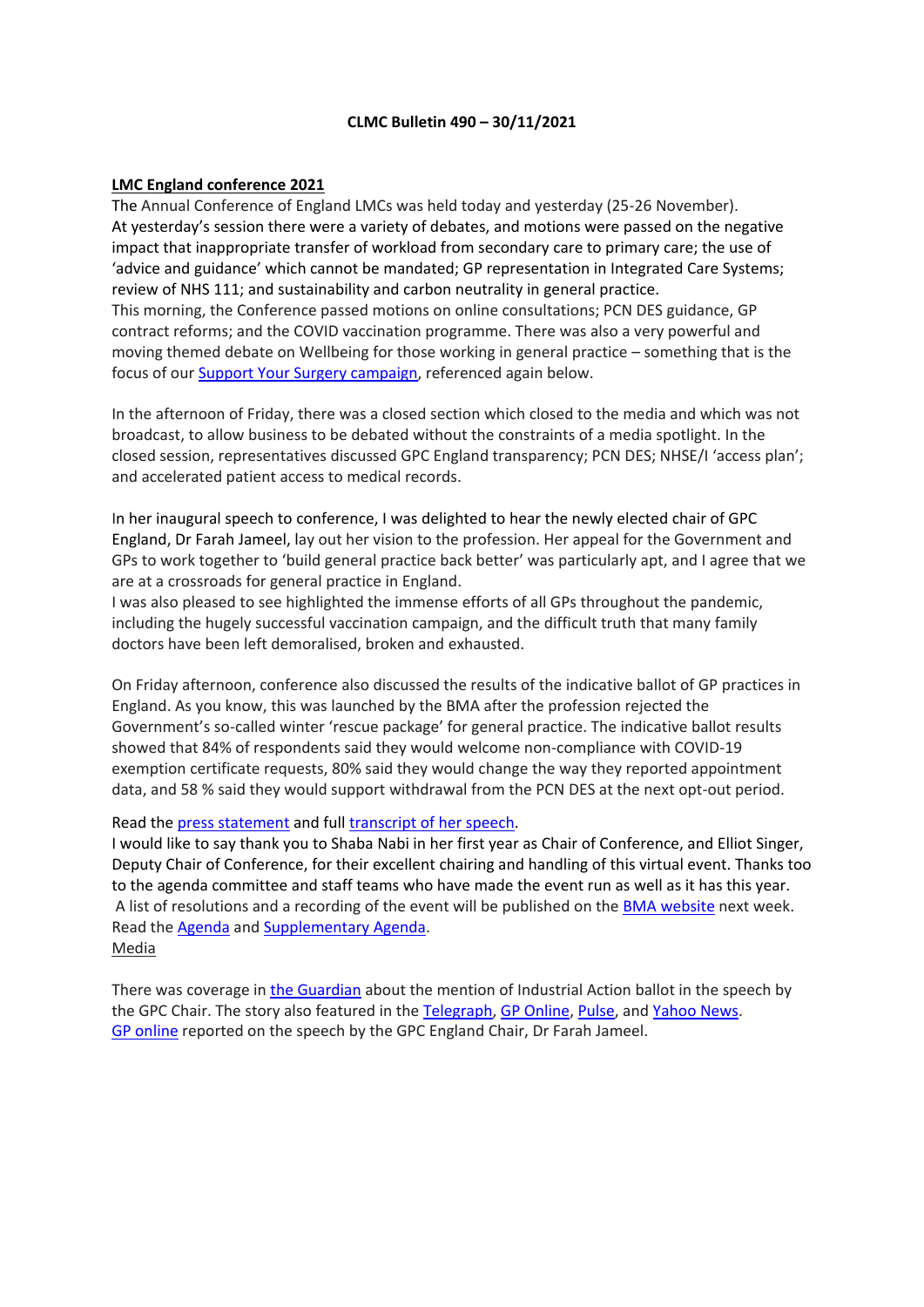# **Health Select Committee inquiry into the future of general practice**

This week the Parliamentary Health and Social Care Committee (HSCC), chaired by former Health Secretary, Jeremy Hunt MP, has launched a timely inquiry into the future of general [practice.](https://committees.parliament.uk/work/1624/) The inquiry presents a key opportunity for the BMA to push our GP campaign asks, as well as to raise wider concerns and recommendations.

The BMA will submit a formal response, and you can share your views on review with us by emailing [publicaffairs@bma.org.uk](mailto:publicaffairs@bma.org.uk) by the extended deadline of **Wednesday 1 December**, to support our response. Please do send across your thoughts so that we can represent the breadth of general practice perspectives to this important consultation.

Members of the public can also submit their [comments](https://committees.parliament.uk/submission/#/evidence/632/preamble) directly to the inquiry by 14 December.

# **Supporting general practice against abuse**

We continue to campaign against abuse of GPs and their staff with a number of resources available on Support Your Surgery [campaign](https://www.bma.org.uk/advice-and-support/covid-19/gp-practices/support-your-surgery) page, which can be used to explain to patients why practices need to work in the way they are doing in order to protect patients, and to make the best use of the available but limited workforce.

The resource package includes a [support](https://www.bma.org.uk/media/4454/bma-gp-access-poster-web-full-colour.pdf) your surgery poster and GP [abuse](https://www.bma.org.uk/media/4667/bma-gp-abuse-poster-full-colour-oct21.pdf) poster, a [template](https://bma-mail.org.uk/t/JVX-7JQ76-JCJOU4-4KLUIY-1/c.aspx) [letter](https://bma-mail.org.uk/t/JVX-7JQ76-JCJOU4-4KLUIY-1/c.aspx) to write to your local MP, and a [template](https://bma-mail.org.uk/t/JVX-7LCE9-JCJOU4-4LVA6J-1/c.aspx) letter to share with local patient groups. Our GP [campaign](https://www.bma.org.uk/media/4704/bma-nhsei-package-for-general-practice-factsheet-oct-21.pdf) factsheet can also be used to rebut the misinformation in the media and to proactively include in social media posts, letters to the local press or MPs.

Please continue to show your support by signing the **[Support](https://e-activist.com/page/88027/petition/1) Your Surgery petition** to put pressure on the Government to support general practice.

You can also get involved in the **[#SupportYourSurgery](https://twitter.com/hashtag/SupportYourSurgery?src=hashtag) social media discussion** 

Please do all you can to help us defend and support general practice at this critical time.

### **Your wellbeing**

The BMA offers supportive **[wellbeing](https://bma-mail.org.uk/t/JVX-7CV5G-JCJOU4-4FIBPR-1/c.aspx) services** which include **face-to-face counselling**. You can access one-off support or, after triage, a structured course of up to six face-to-face counselling sessions. Call **0330 123 1245** or **visit the [website](https://bma-mail.org.uk/t/JVX-7CV5G-JCJOU4-4FIBPT-1/c.aspx)** for more information.

# **Updated infection control guidance (UK)**

New infection [prevention](https://www.gov.uk/government/publications/wuhan-novel-coronavirus-infection-prevention-and-control/covid-19-guidance-for-maintaining-services-within-health-and-care-settings-infection-prevention-and-control-recommendations) and control (IPC) guidance has now been published by the UK Health Security Agency, issued jointly by the Department of Health and Social Care, NHS England and the devolved nations' public health departments. It covers seasonal respiratory viruses and supersedes the previous COVID-19 specific guidance.

It recommends that face masks for staff and face masks/coverings for all patients and visitors should remain as an IPC measure within health and care settings over the winter period.

It also recommends that physical distancing should be at least 1 metre, increasing whenever feasible to 2 metres across all health and care setting, and that it should remain at 2 metres where patients with suspected or confirmed respiratory infection are being cared for or managed.

This follows the specific recommendations for changes to IPC [guidance](https://www.gov.uk/government/publications/ukhsa-review-into-ipc-guidance/recommendation-4-a-more-flexible-approach-to-patient-consultations-in-primary-care-and-general-practice) in primary care published last month. The BMA have already stressed that 1 metre social distancing will be difficult for some smaller surgeries and as such there will still have to be a reduced capacity in some practices. The guidance strongly emphasises that local decisions and risk assessments will ultimately decide whether a face-to-face consultation is appropriate and where physical distancing can be safely reduced. It is therefore for practices to determine what arrangements they have in the surgery.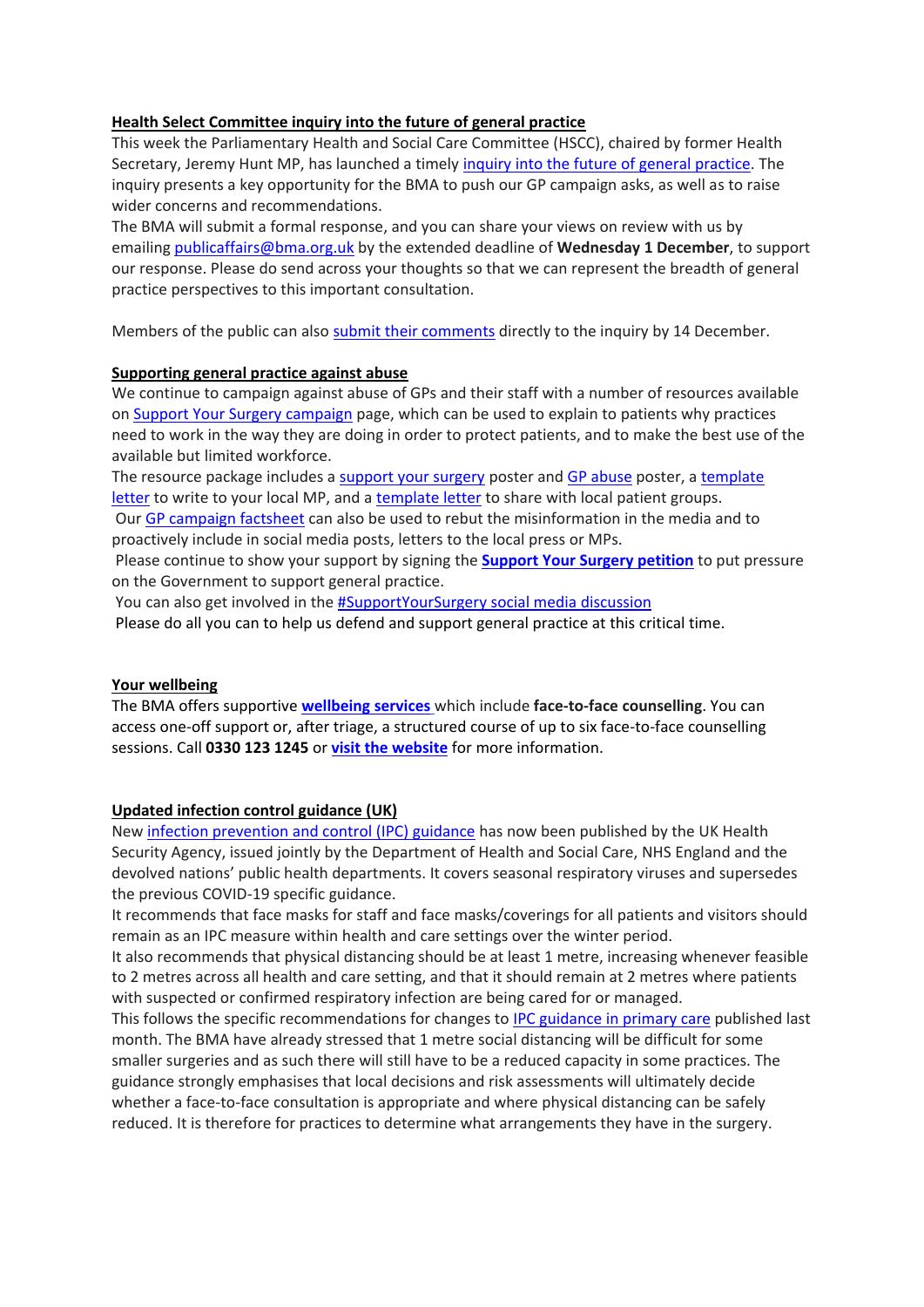## **TPP Patient access to records**

Following the announcement that patients registered with TPP practices would be granted access to their records from December 2021, BMA GPC England wrote to NHSX calling for a delay, citing clinical safety and workload issues. This week we received a response confirming that initial rollout will now be delayed until April 2022 with time given to work with NHSX to ensure that it happens safely and with minimal disruption. We will provide more information on any further changes as and when it is received.

# **GP appointment data**

The GP [appointment](https://digital.nhs.uk/data-and-information/publications/statistical/appointments-in-general-practice#latest-statistics) data for October have now been published, showing an increase in the number of GP appointments, including the number of those being seen face-to-face.

Last month practices in England delivered more than 4 million more appointments than they did in September, a total of 33.9 million in October, and more than 3 million more than they did in the same month pre-pandemic in 2019. Meanwhile the number of people being seen face-to-face continues to rise, which underlines how wrong suggestions are that practices are closed and not seeing patients in person.

What's not picked up in these statistics though are the reams of other work that GPs and their colleagues do outside of consultations and at the same time we are continuing to lose GPs. Staff are exhausted and demoralised, and there are simply not enough hours in the day to provide safe, quality care to patients. Read the full statement [here](https://www.bma.org.uk/bma-media-centre/continued-rise-in-appointments-shows-gps-are-doing-more-and-more-to-deliver-care-for-patients-says-bma)

Media

The BMA was featured in the [Times](https://www.thetimes.co.uk/article/ministers-get-wish-as-more-see-their-nhs-gp-for-in-person-appointments-6xf90nf7h) and the [Telegraph](https://www.telegraph.co.uk/news/2021/11/25/in-person-gp-appointments-see-significant-rise-amid-government) about the latest GP appointment data.

### **Updated PGD and national Protocols for COVID vaccination programme**

Updates to the following PGDs and national protocols, for the COVID-19 vaccination programme in England, have been published:

National protocol for COVID-19 mRNA vaccine BNT162b2 [\(Pfizer/BioNTech\)](https://www.gov.uk/government/publications/national-protocol-for-covid-19-mrna-vaccine-bnt162b2-pfizerbiontech)

National protocol for [Comirnaty®](https://www.gov.uk/government/publications/national-protocol-for-comirnaty-covid-19-mrna-vaccine) COVID-19 mRNA vaccine

Patient group direction for [Comirnaty®](https://www.england.nhs.uk/coronavirus/publication/patient-group-direction-for-comirnaty-pfizer-biontech/) (Pfizer BioNTech)

Patient Group Direction for COVID-19 mRNA vaccine BNT162b2 [\(Pfizer/BioNTech\)](https://www.england.nhs.uk/coronavirus/publication/patient-group-direction-for-covid-19-mrna-vaccine-bnt162b2-pfizer-biontech/)

### **New interactive ESA 113**

The new interactive ESA 113 form, which healthcare professionals fill in if the Department of Work and Pensions (DWP) asks for information in connection with Employment and Support Allowance or Universal Credit, is now live on the gov.uk [website](https://www.gov.uk/government/publications/esa113-interactive-for-use-by-healthcare-practitioners)

### **Application process for the GPC England Executive Team**

Following the election of a new GPC England Chair last week, the call for applications for the three GPCE Executive Team posts from interested candidates is now open. Read the role [profile.](https://www.bma.org.uk/media/4826/bma-gpce-executive-team-role-profile-nov-21.pdf) We are inviting applications from all GPCE members and LMCs (local medical committees). The deadline for applications is **2pm on Friday 3 December 2021** – submit your application to: [info.gpc@bma.org.uk.](mailto:info.gpc@bma.org.uk) Applications received after this time will not be accepted. The current whole-time time commitment for GPCE Exec Team member is 2.5 days per week. This time commitment will depend on your personal circumstances / working preferences. A competitive remuneration package will be agreed commensurate with working hours. The arrangements will be covered by a contractor agreement between the contractor (Exec member) and the BMA.